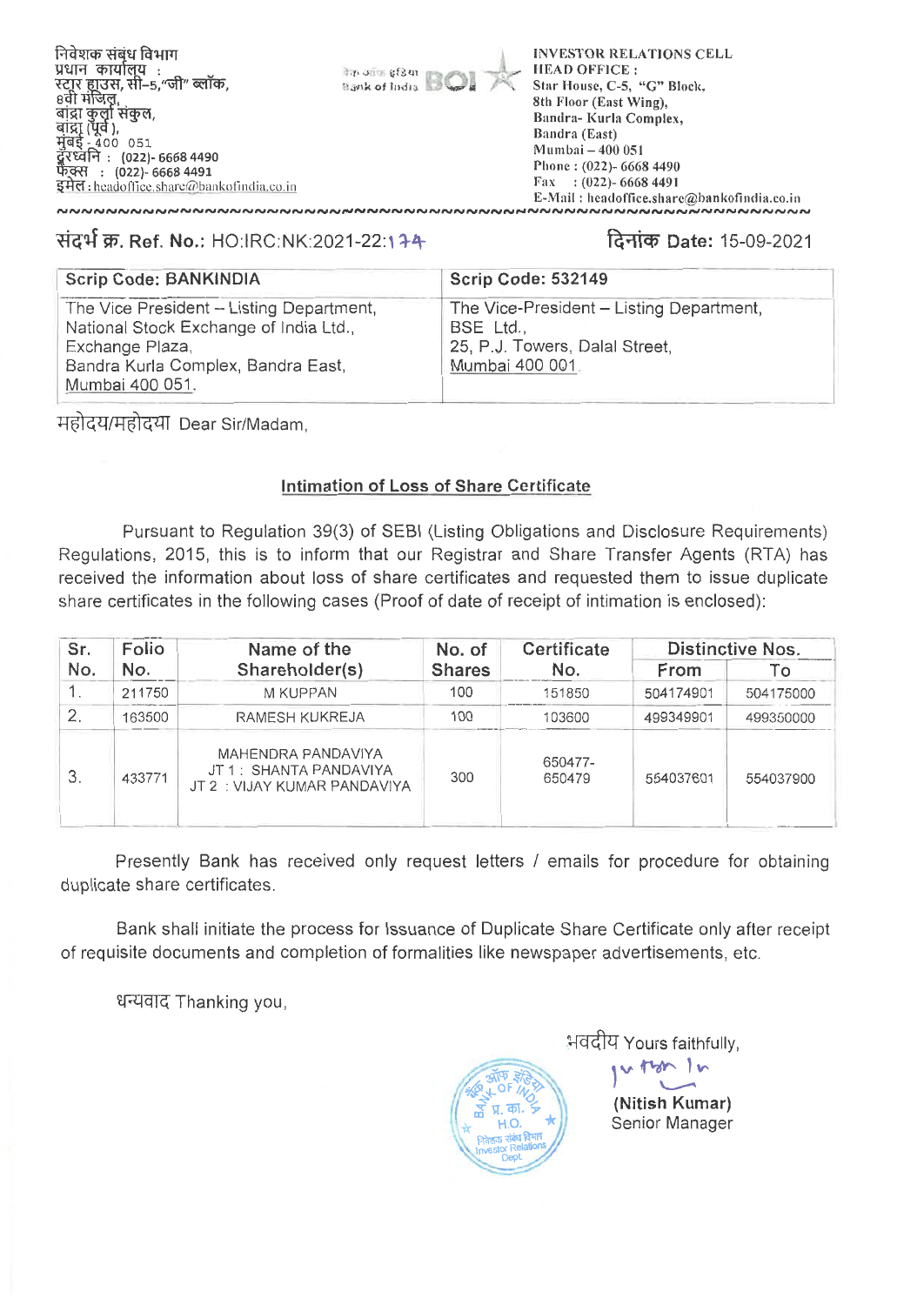# **Investor Relations Department**

| From:        | bssduplicate@bigshareonline.com                                                 |
|--------------|---------------------------------------------------------------------------------|
| Sent:        | Monday, September 13, 2021 4:08 PM                                              |
| To:          | Rajesh Venkataraj Upadhya; Investor Relations Department                        |
| $Cc$ :       | ganesh@bigshareonline.com; jibu@bigshareonline.com;                             |
|              | bhagwan@bigshareonline.com; bsscall@bigshareonline.com                          |
| Subject:     | Duplicate Share Intimations Received On : 20210913 BANK OF INDIA - EQUITY Folio |
|              | no: 211750                                                                      |
| Attachments: | 544015.pdf                                                                      |
|              |                                                                                 |

aana riisma ar swam-maa

| CAUTION: This email originated from a source outside Bank of India. Do not click |  |
|----------------------------------------------------------------------------------|--|
| on links or open attachments unless you recognize the sender and you know the    |  |
| content is safe                                                                  |  |

### Dear Sir/Ma'am,

Please be informed that in terms of the provisions of the SEBI (LODR) Regulations, 2015, the Company is required to submit information regarding loss of share certificates and issue of duplicate certificates, to the stock exchange within two days of its getting information. Further, the said intimation has to be filed only through the mode of NEAPS filing for NSE and on listing.bseindia.com for BSE and not via hard copy submission.

Accordingly, we are sharing herewith the receipt of the following request for loss of share certificate of the Company by shareholders, to enable you to comply with the said regulatory requirement within the timelines prescribed.

| Client Name            |        | Cert. No   Dist. No From   Dist. NO. To   Folio No.   Quantity |                |        |     | Name       | JH 1 | JH 2 1 |
|------------------------|--------|----------------------------------------------------------------|----------------|--------|-----|------------|------|--------|
| BANK OF INDIA - EQUITY | 151850 | 504174901                                                      | $1504175000$ . | 211750 | 100 | M KUPPAN 1 |      |        |

Should you have any queries in respect of the aforesaid instruction kindly revert back.

### Regards,

Bigshare Services Pvt. Ltd.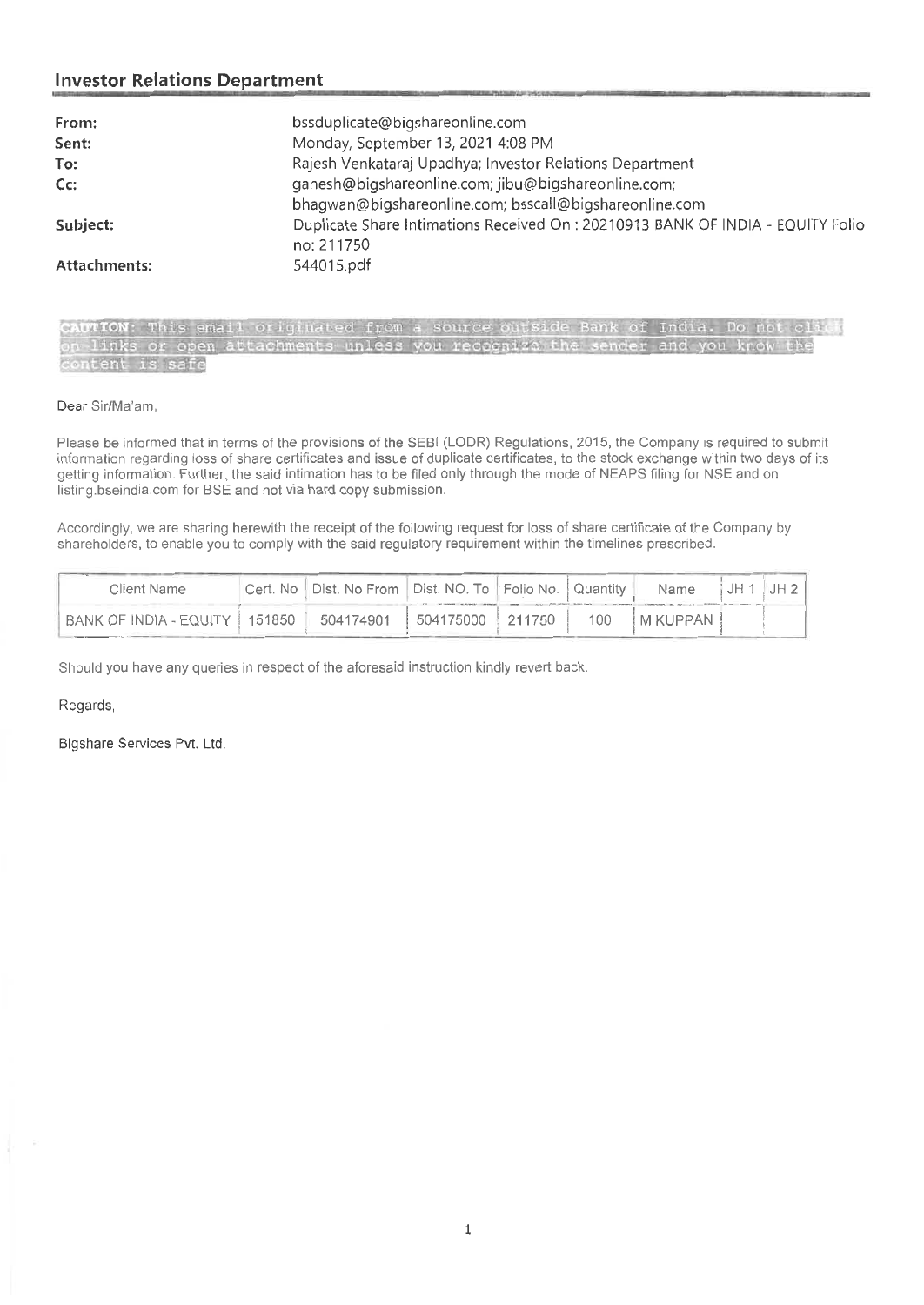211550  $94 - 6921$ Foron M. Kuppa no. # 3A/se and New mill. Mano vaugi Hank Pronfe magan Trivellon  $60200$ Termil over the  $\tau_{\sigma}$ The Manager Big Show Services Put. Ht.  $12 + 61$ Bhangt Tin works, building opp. Vasant Oasis Makevana Read Miconfon 400059 BIGSHARE SERVICES PVT. LTD. 544015 Request for duplicate show  $SAL$ 3 SEP 2021 centicate The Mexican ollotted 100 Bank Sign,  $e1$ day 1997. The details are  $t$ Tlom  $\ddot{\phantom{a}}$ Reydfolion centificate no  $Np + A$  $6.70 - 70$ Stocker enlar  $15850 - 151850$  $211750$  $\mathbf{1}_{\text{max}}$ built to inform tout the Show  $D_{\text{em}}$  $-$  lost. titicates ates to one Trem requiryon to kindly issue duplicate enable met sell the same in the market your faithfully CM. ROPAN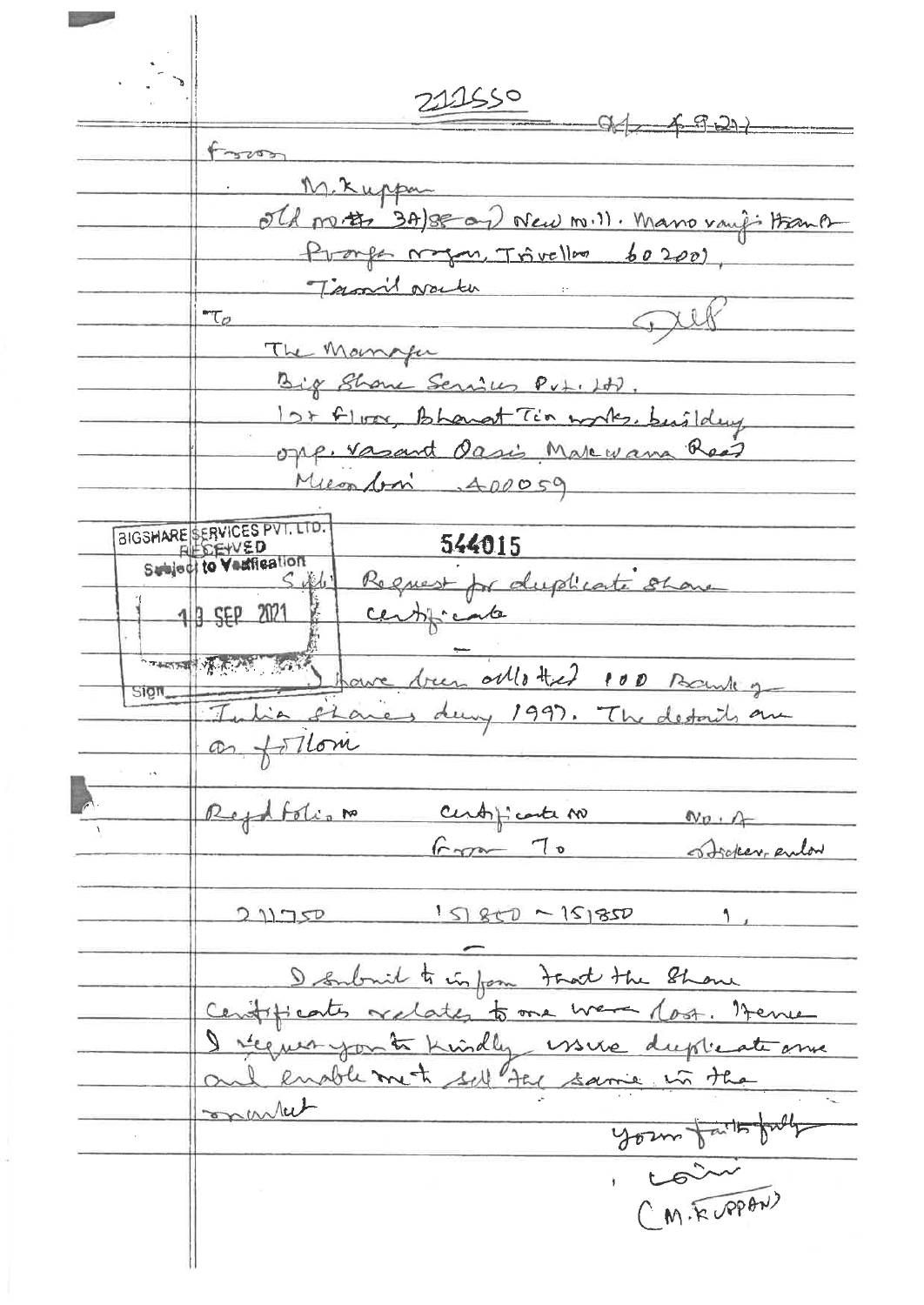### **Investor Relations Department**

| From:        | bssduplicate@bigshareonline.com                                                               |
|--------------|-----------------------------------------------------------------------------------------------|
| Sent:        | Monday, September 13, 2021 4:10 PM                                                            |
| To:          | Rajesh Venkataraj Upadhya; Investor Relations Department                                      |
| $Cc$ :       | ganesh@bigshareonline.com; jibu@bigshareonline.com;                                           |
|              | bhagwan@bigshareonline.com; bsscall@bigshareonline.com                                        |
| Subject:     | Duplicate Share Intimations Received On : 20210913 BANK OF INDIA - EQUITY Folio<br>no: 163500 |
| Attachments: | 544016.pdf                                                                                    |

| CAUTION: This email originated from a source outside Bank of India. Do not click |  |  |  |  |  |  |  |  |  |  |
|----------------------------------------------------------------------------------|--|--|--|--|--|--|--|--|--|--|
| on links or open attachments unless you recognize the sender and you know the    |  |  |  |  |  |  |  |  |  |  |
| content is safe                                                                  |  |  |  |  |  |  |  |  |  |  |

### Dear Sir/Ma'am,

Please be informed that in terms of the provisions of the SEBI (LODR) Regulations, 2015, the Company is required to submit information regarding loss of share certificates and issue of duplicate certificates, to the stock exchange within two days of its getting information. Further, the said intimation has to be filed only through the mode of NEAPS filing for NSE and on listing.bseindia.com for BSE and not via hard copy submission.

Accordingly, we are sharing herewith the receipt of the following request for loss of share certificate of the Company by shareholders, to enable you to comply with the said regulatory requirement within the timelines prescribed.

| Client Name            |        | Cert. No Dist. No From Dist. NO. To Folio No. Quantity |           |        |     | Name           | ∵IH . | JH 2 |
|------------------------|--------|--------------------------------------------------------|-----------|--------|-----|----------------|-------|------|
| BANK OF INDIA - EQUITY | 103600 | 499349901                                              | 499350000 | 163500 | 100 | RAMESH KUKREJA |       |      |

Should you have any queries in respect of the aforesaid instruction kindly revert back.

Regards,

Bigshare Services Pvt. Ltd.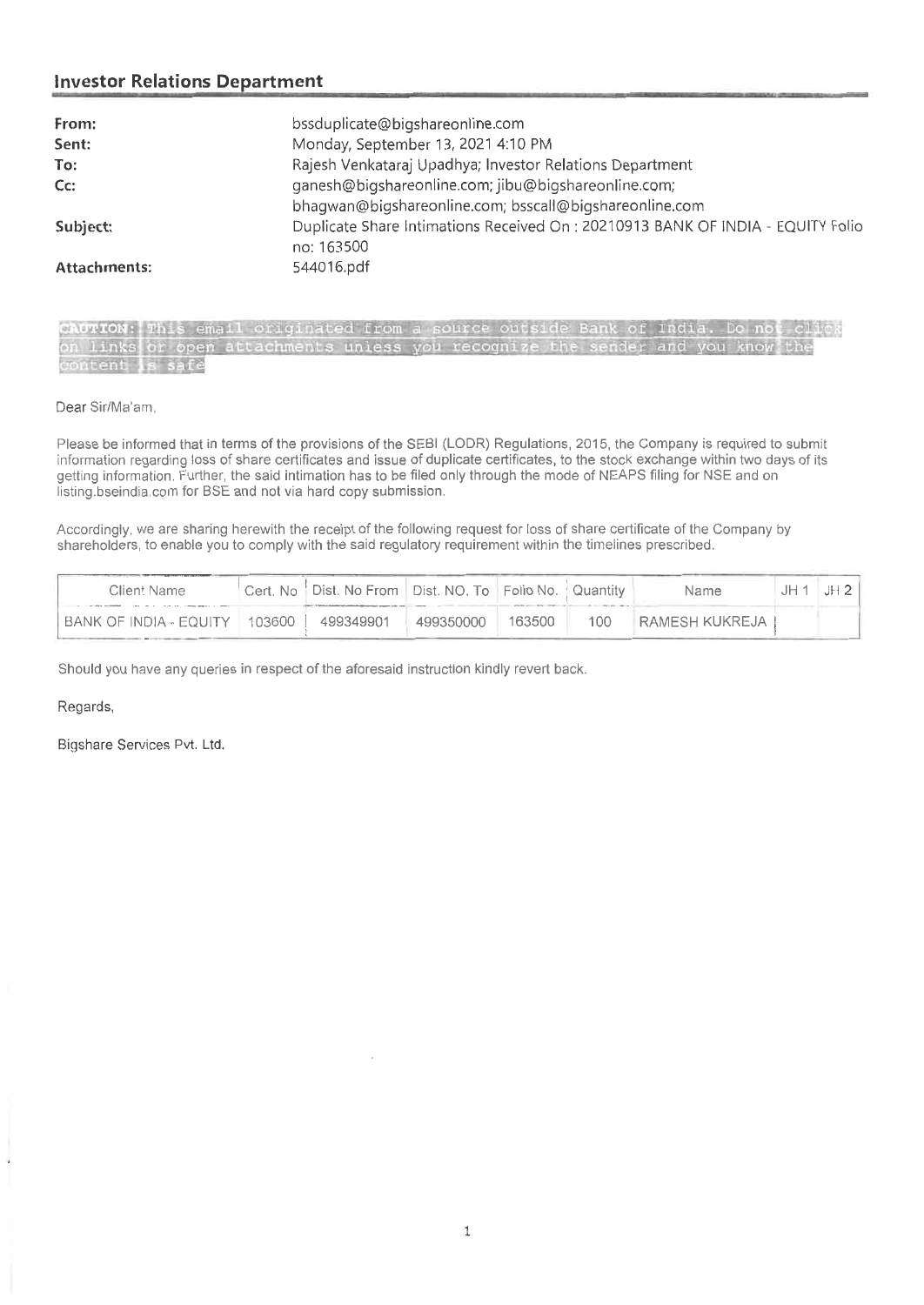$D^{QP}$ 

DATE:-19/07/2021

FROM,

SEEMA RAMESH KUKREJA

PLOT NO 32 PITRU CHHAYA

GOVINDPURA AHMADNAGAR

AHMADNAGAR -414001

TO,

Bighare Services Pvt Ltd UNIT— Bank of India **544016** 

1st Floor, Bharat Tin Works Building, Opp. Vasant Oasis,

Makwana Road, Marol, Andheri East

Mumbai, Maharashtra 400059

## **SUBJECT:- PROCEDURE FOR DUPLICATE CUM TRANSMISSION**

**LETTER** 

Dear Sir /Madam,

As I am having **Bank** Of India of **100** Shares with Folio No. **163500** .As the share certificate is in the name of my husband and He is no more now and the share certificate is been misplaced .

So I kindly request you to provide Procedure for duplicate share certificate cum transmission.

Thanking You

Your Faithfully

Seema-R-Kukreja

**Seema Ramesh Kukreja.** 

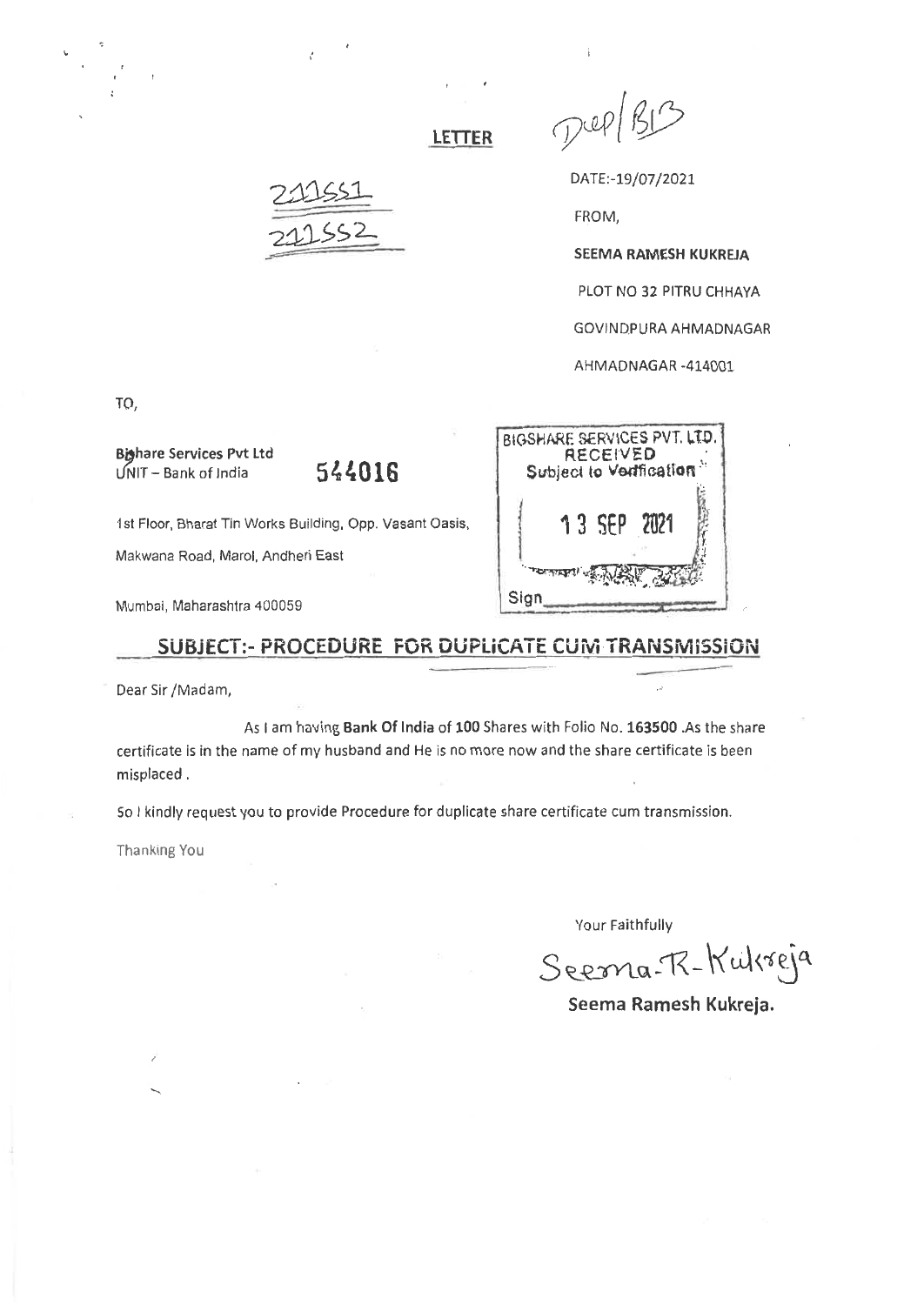# **Investor Relations Department**

| From:        | bssduplicate@bigshareonline.com                                                              |
|--------------|----------------------------------------------------------------------------------------------|
| Sent:        | Monday, September 13, 2021 4:16 PM                                                           |
| To:          | Rajesh Venkataraj Upadhya; Investor Relations Department                                     |
| $Cc$ :       | ganesh@bigshareonline.com; jibu@bigshareonline.com;                                          |
|              | bhagwan@bigshareonline.com; bsscall@bigshareonline.com                                       |
| Subject:     | Duplicate Share Intimations Received On: 20210913 BANK OF INDIA - EQUITY Folio<br>no: 433771 |
| Attachments: | 544019.pdf                                                                                   |

| CAUTION: This email originated from a source outside Bank of India. Do not click |  |  |  |  |  |  |  |  |
|----------------------------------------------------------------------------------|--|--|--|--|--|--|--|--|
| on links or open attachments unless you recognize the sender and you know the    |  |  |  |  |  |  |  |  |
| content is safe                                                                  |  |  |  |  |  |  |  |  |

### Dear Sir/Ma'am,

Please be informed that in terms of the provisions of the SEBI (LODR) Regulations, 2015, the Company is required to submit information regarding loss of share certificates and issue of duplicate certificates, to the stock exchange within two days of its getting information. Further, the said intimation has to be filed only through the mode of NEAPS filing for NSE and on listing.bseindia.com for BSE and not via hard copy submission.

Accordingly, we are sharing herewith the receipt of the following request for loss of share certificate of the Company by shareholders, to enable you to comply with the said regulatory requirement within the timelines prescribed.

| <b>Client Name</b>                           | Cert.<br>No. | Dist. No<br>From | Dist. NO.<br>Τo | Folio<br>No. | Quantity | Name.                        | JH <sub>1</sub>            | JH2                             |
|----------------------------------------------|--------------|------------------|-----------------|--------------|----------|------------------------------|----------------------------|---------------------------------|
| <b>BANK OF</b><br>$INDIA -$<br><b>EQUITY</b> | 650477       | 554037601        | 554037700       | 433771       | 100      | <b>MAHENDRA</b><br>PANDAVIYA | <b>SHANTA</b><br>PANDAVIYA | <b>VIJAY KUMAR</b><br>PANDAVIYA |
| <b>BANK OF</b><br>INDIA -<br><b>EQUITY</b>   | 650478       | 554037701        | 554037800       | 433771       | 100      | <b>MAHENDRA</b><br>PANDAVIYA | <b>SHANTA</b><br>PANDAVIYA | <b>VIJAY KUMAR</b><br>PANDAVIYA |
| <b>BANK OF</b><br>INDIA -<br><b>EQUITY</b>   | 650479       | 554037801        | 554037900       | 433771       | 100      | MAHENDRA<br>PANDAVIYA        | <b>SHANTA</b><br>PANDAVIYA | <b>VIJAY KUMAR</b><br>PANDAVIYA |

Should you have any queries in respect of the aforesaid instruction kindly revert back.

Regards,

Bigshare Services Pvt. Ltd.